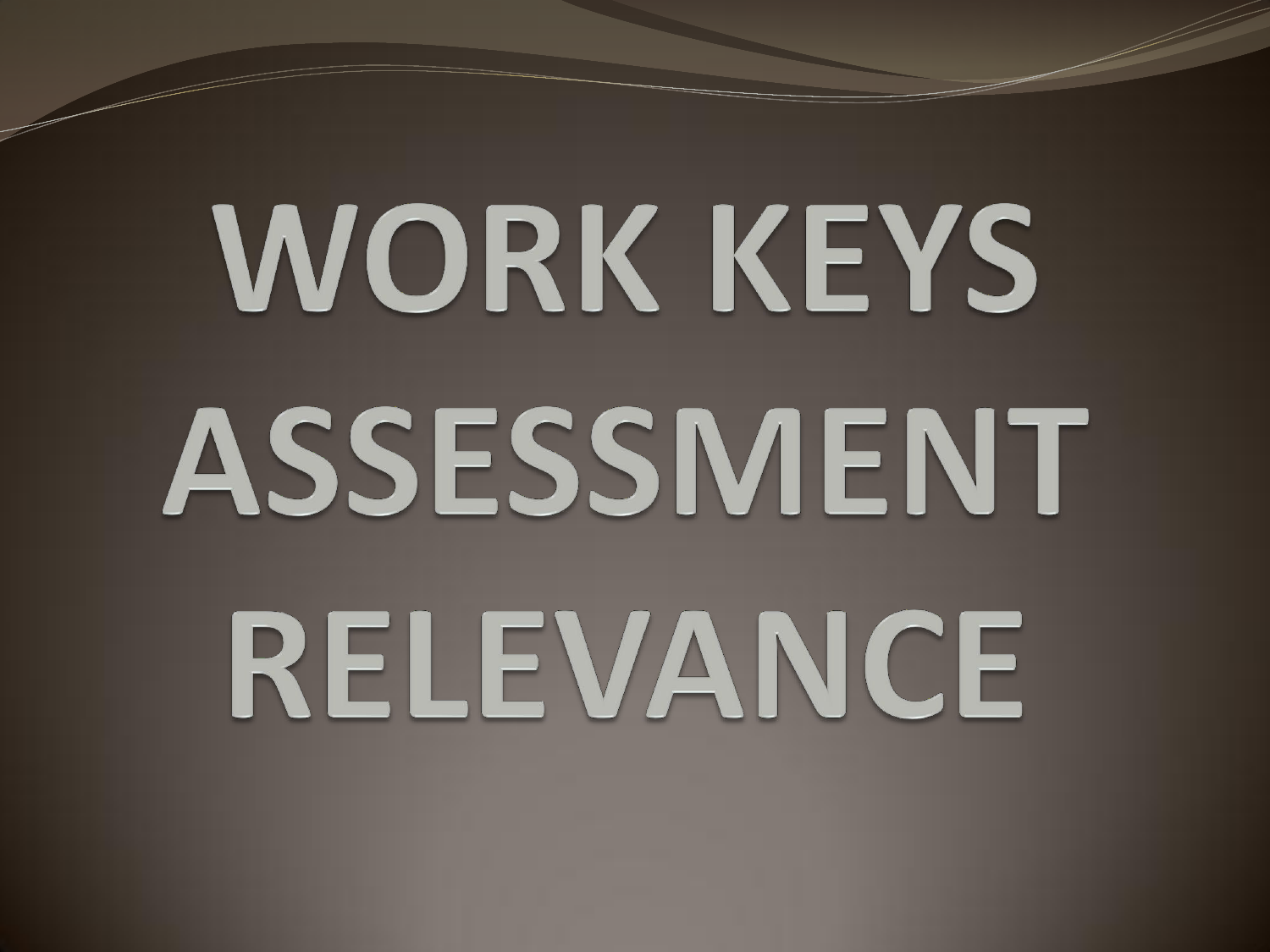#### HHS WORK KEYS ASSESSMENT

• HHS gave the Work Keys Assessment to all seniors this fall, November of 2011.

 The results are used for students to obtain a certificate based on their scores that determine what jobs they have foundational skills for as they prepare for graduation from HHS.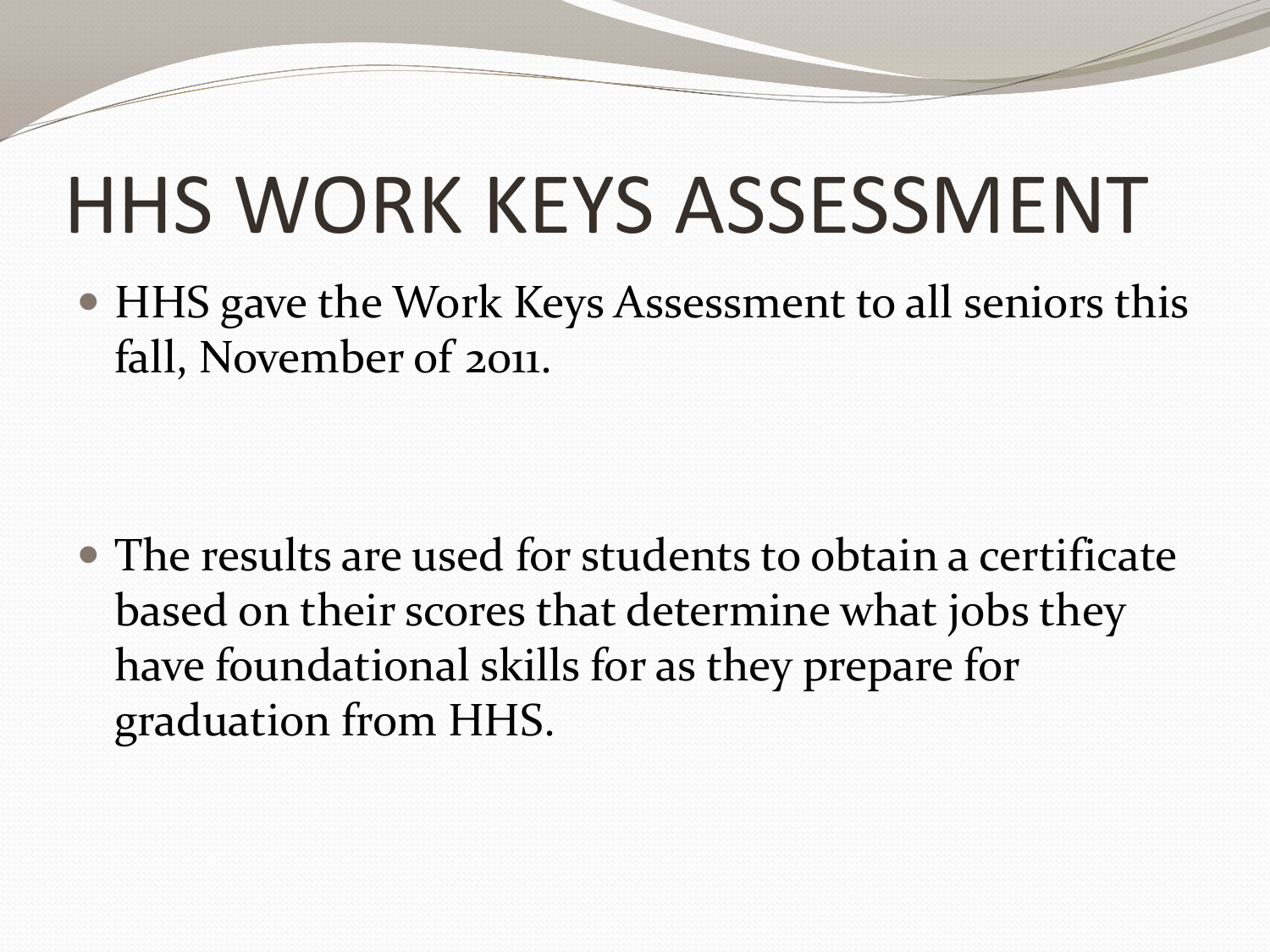### Work Keys

The three basic tests given are:

- Applied Math
	- 7 levels of Proficiency (Levels 1-7)
- Reading for Information
	- 7 Levels of Proficiency (Levels 1-7)
- Locating Information
	- 6 Levels of Proficiency (Levels 1-6)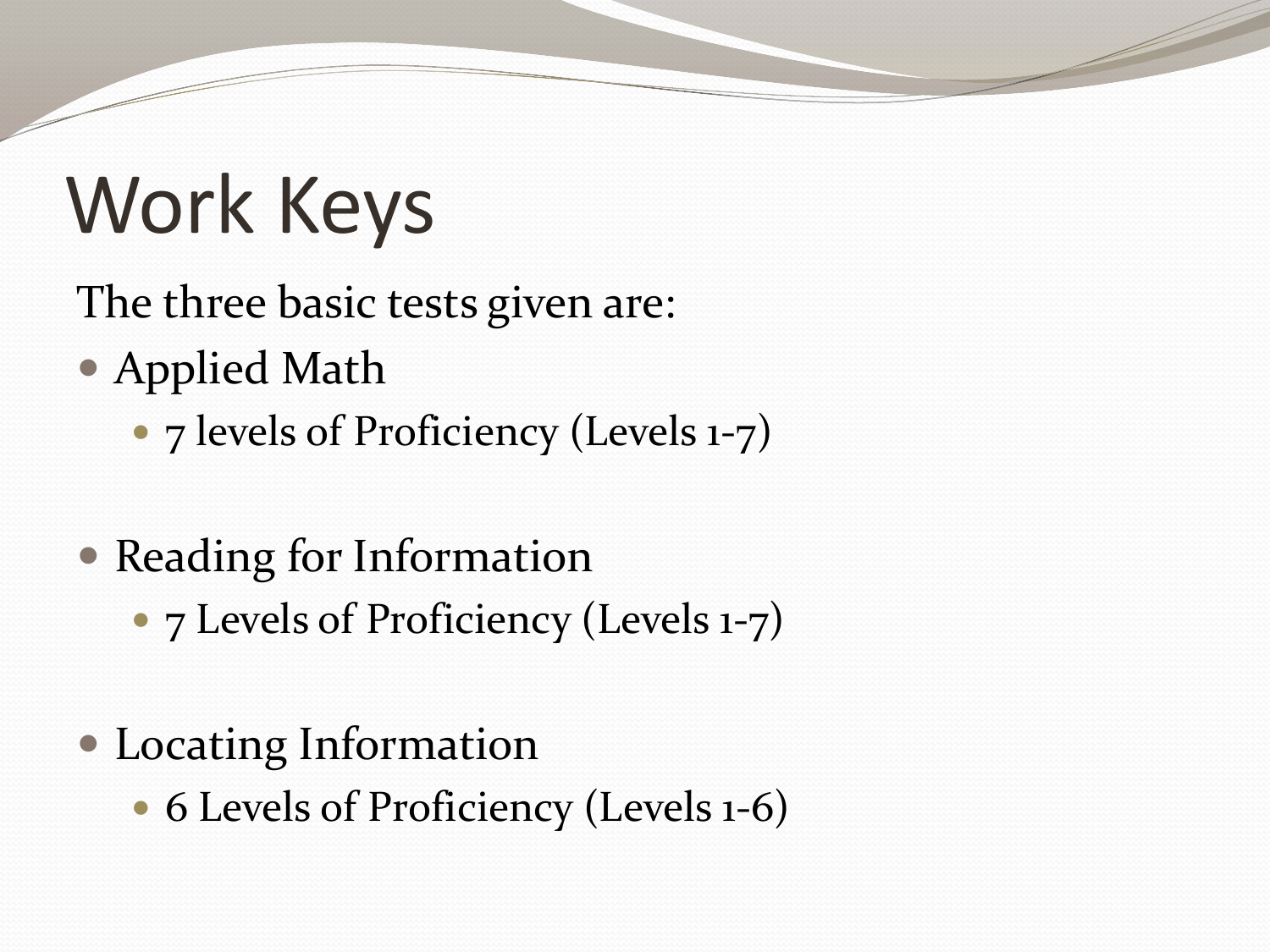#### Work Keys Certificates and Job Relevance

Scoring at the levels listed below on all three tests indicate job readiness for a specified percentage of all jobs available.

- Bronze Level 3 Skills 16% all jobs
- Silver Level 4 Skills 67% all jobs
- Gold Level 5 Skills  $93\%$  all jobs
- Platinum Level 6 Skills 99% all jobs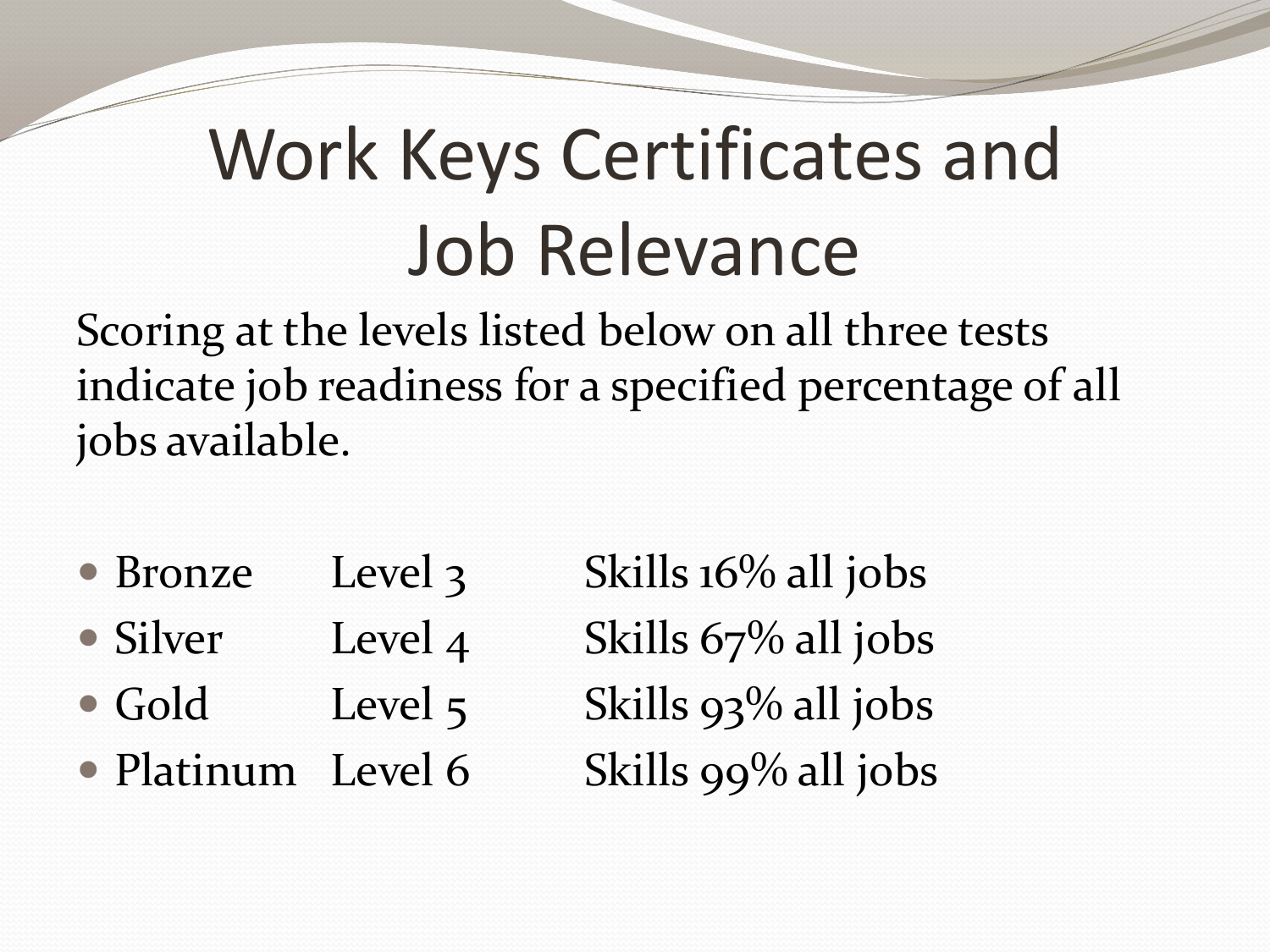#### EXAMPLES OF JOBS BASED ON SCORES

| <b>Job Title</b>         | <b>Applied</b>                      | Locating                 | <b>Reading for</b>       |
|--------------------------|-------------------------------------|--------------------------|--------------------------|
|                          | Mathematics Information Information |                          |                          |
| <b>Accountant</b>        | 6                                   | 5                        | 5                        |
| Architectural            | $\overline{\mathbf{4}}$             | $\overline{4}$           | 5                        |
| <b>Drafters</b>          |                                     |                          |                          |
| <b>Boilermakers</b>      | $\overline{\mathbf{4}}$             | $\overline{4}$           | $\overline{\mathbf{3}}$  |
| Carpenter                | $\overline{\mathbf{3}}$             | $\overline{\mathcal{A}}$ | $\overline{4}$           |
| <b>Cashiers</b>          | $\overline{\mathbf{3}}$             | $\overline{\mathcal{A}}$ | $\overline{\mathbf{3}}$  |
| <b>Chefs</b>             | $\overline{4}$                      | $\overline{\mathcal{A}}$ | $\overline{4}$           |
| <b>Child Care</b>        | $\overline{\mathbf{3}}$             | $\overline{4}$           | $\overline{\mathbf{4}}$  |
| Computer                 | 5                                   | 5                        | 5                        |
| Programmer               |                                     |                          |                          |
| Construction             | 5                                   | $\overline{4}$           | 5                        |
| <b>Customer Service</b>  | 5                                   | 5                        | $\overline{\mathcal{A}}$ |
| <b>Dental Assistance</b> | $\boldsymbol{4}$                    | $\overline{\mathcal{A}}$ | $\overline{4}$           |
| <b>Electricians</b>      | 5                                   | 5                        | 5                        |
| <b>Engineers</b>         | 5                                   | 6                        | 6                        |
| <b>File Clerks</b>       | 3                                   | $\overline{\mathcal{A}}$ | $\overline{\mathcal{A}}$ |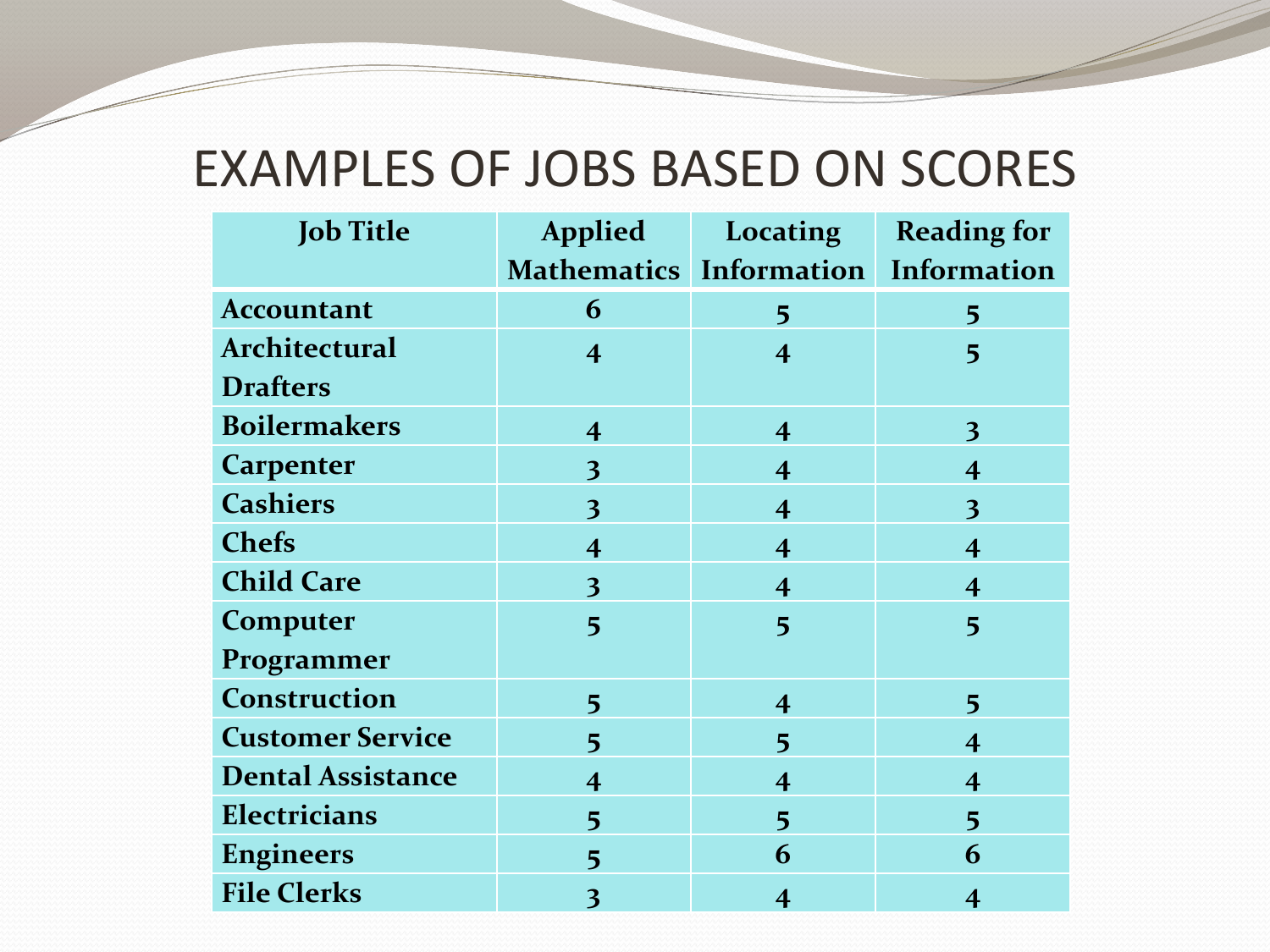## CERTIFICATES

**The certificate you are receiving is extremely valuable!!**  You are strongly encouraged to hold on to the certificate to be used when you are applying for a job. This certificate informs an employer of the skills you have with regard to the job duties and/or requirements. This certificate puts you ahead of others when an employer is looking at all the applications they receive in an effort to hire the best person for the job!